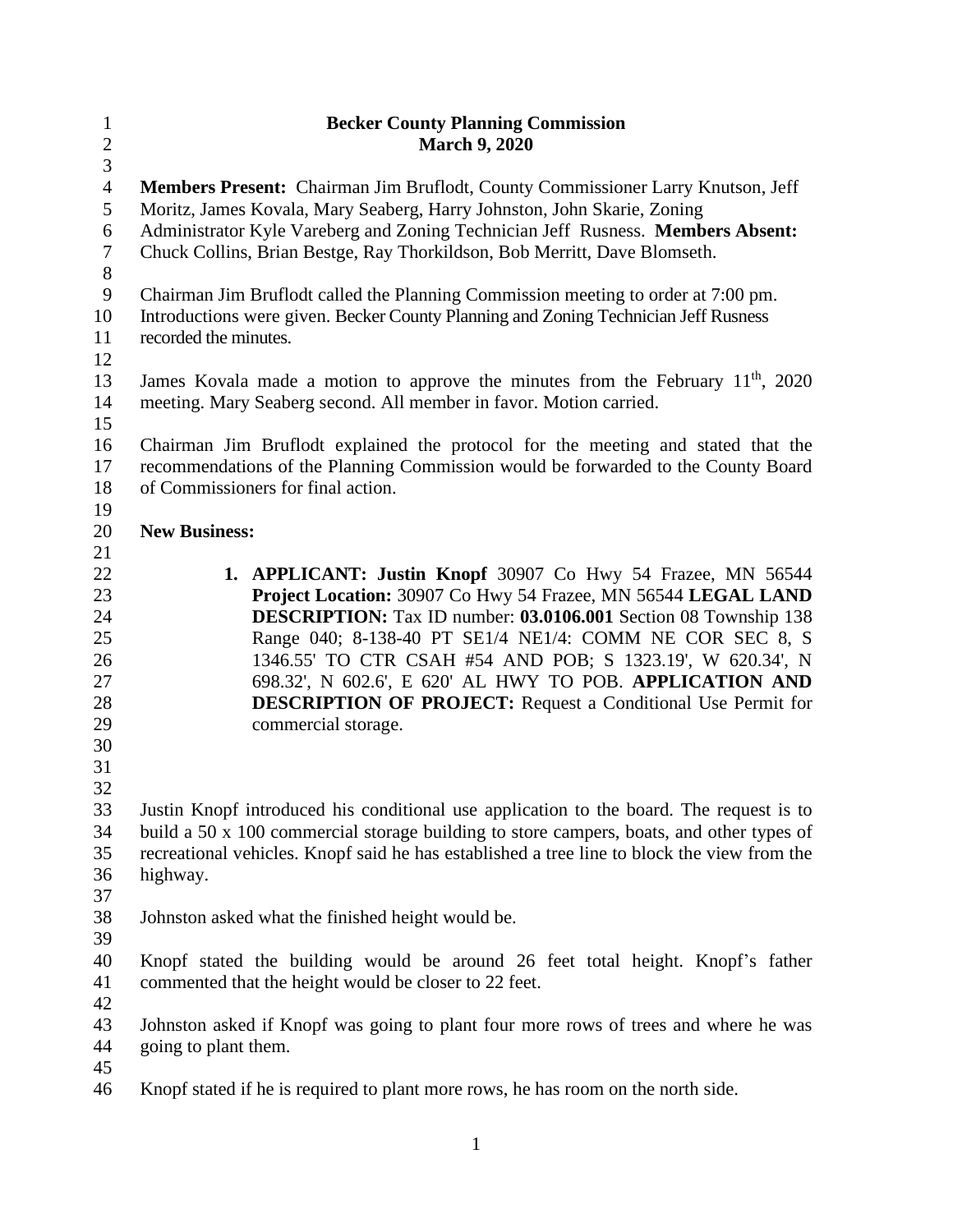| 47 |                                                                                         |
|----|-----------------------------------------------------------------------------------------|
| 48 | Kovala asked about the large building on the property already, and why he does not add  |
| 49 | on to that building for the storage space.                                              |
| 50 |                                                                                         |
| 51 |                                                                                         |
|    | Knopf stated that is his own personal storage and shop area and he wants to keep them   |
| 52 | separate incase he were to subdivide the property in the future.                        |
| 53 |                                                                                         |
| 54 | Jim Bruflodt asked if Knopf and his wife were going to run the business.                |
| 55 |                                                                                         |
| 56 | Knopf stated yes, they were going to run the business together.                         |
| 57 |                                                                                         |
| 58 | <b>Closed Testimony.</b>                                                                |
| 59 |                                                                                         |
| 60 | Bruflodt asked if Knopf was going to be winterizing any of the units on-site.           |
| 61 |                                                                                         |
| 62 | Knopf said he has does not have current plans to winterize any units, however he may in |
| 63 | the future.                                                                             |
| 64 |                                                                                         |
| 65 | Johnston asked if it would be all inside storage.                                       |
| 66 |                                                                                         |
| 67 | Knopf stated yes, it would be all inside.                                               |
| 68 |                                                                                         |
| 69 | MOTION: Johnston made a motion to approve the application as submitted.                 |
| 70 | Kovala second. All in favor. Motion carried.                                            |
| 71 |                                                                                         |
| 72 | 2.                                                                                      |
|    | <b>Proposed Amendments:</b>                                                             |
| 73 | 1. AMENDMENT: Chapter 11 Definitions/Table 5-4 Lot Width, Lot                           |
| 74 | Depth, Lot Area, and Buildable Area.                                                    |
| 75 | The general purpose of the Amendment is as follows: To eliminate lot                    |
| 76 | depth requirements for all lots, to eliminate lot width for non-shoreland               |
| 77 | lots, to re-define lot width for shoreland lots, and to re-define lot area to           |
| 78 | buildable area for all lots.                                                            |
| 79 |                                                                                         |
| 80 | Kyle Vareberg introduced the proposed amendment explaining the lot width                |
| 81 | requirement in the shoreland area is required by the DNR but lot depth is not. He said  |
| 82 | outside the shoreland both lot depth and lot width will be eliminated. Vareberg         |
| 83 | explained with the new buildable area definition lots will have more freedom on how     |
| 84 | they are created, however they will have to have at least 8500 square feet of buildable |
| 85 | area.                                                                                   |
| 86 |                                                                                         |
| 87 | <b>Closed Testimony.</b>                                                                |
| 88 |                                                                                         |
| 89 | MOTION: Moritz made a motion to approve the amendment as submitted.                     |
| 90 | Skarie second. All in favor. Motion carried.                                            |
| 91 |                                                                                         |
| 92 |                                                                                         |
|    |                                                                                         |